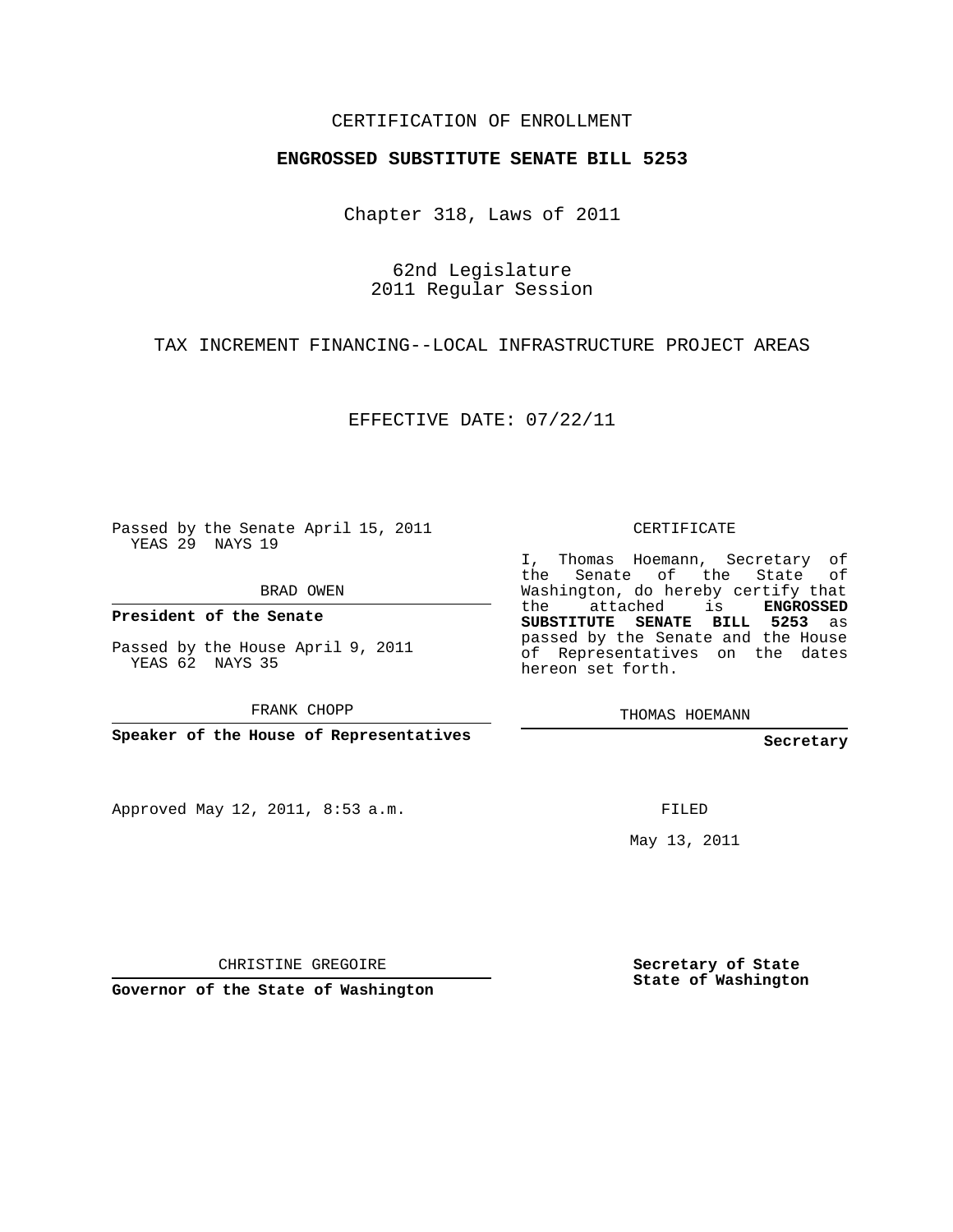## **ENGROSSED SUBSTITUTE SENATE BILL 5253** \_\_\_\_\_\_\_\_\_\_\_\_\_\_\_\_\_\_\_\_\_\_\_\_\_\_\_\_\_\_\_\_\_\_\_\_\_\_\_\_\_\_\_\_\_

\_\_\_\_\_\_\_\_\_\_\_\_\_\_\_\_\_\_\_\_\_\_\_\_\_\_\_\_\_\_\_\_\_\_\_\_\_\_\_\_\_\_\_\_\_

AS AMENDED BY THE HOUSE

Passed Legislature - 2011 Regular Session

**State of Washington 62nd Legislature 2011 Regular Session**

**By** Senate Government Operations, Tribal Relations & Elections (originally sponsored by Senators White, Swecker, Nelson, Litzow, and Harper)

READ FIRST TIME 02/17/11.

 1 AN ACT Relating to tax increment financing for landscape 2 conservation and local infrastructure; amending RCW 36.70A.080; adding 3 a new chapter to Title 39 RCW; and creating a new section.

4 BE IT ENACTED BY THE LEGISLATURE OF THE STATE OF WASHINGTON:

# 5 **PART I**

6 **FINDINGS**

7 NEW SECTION. Sec. 101. FINDINGS. (1) Recognizing that uncoordinated and poorly planned growth poses a threat to the environment, sustainable economic development, and the health, safety, and high quality of life enjoyed by residents of this state, the legislature passed the growth management act, chapter 36.70A RCW. The planning goals adopted through the growth management act encourage development in urban areas where public facilities and services exist or can be provided efficiently, conservation of productive forest and agricultural lands, and a reduction of sprawl.

16 (2) Under RCW 36.70A.090 and 43.362.005 the legislature has 17 encouraged: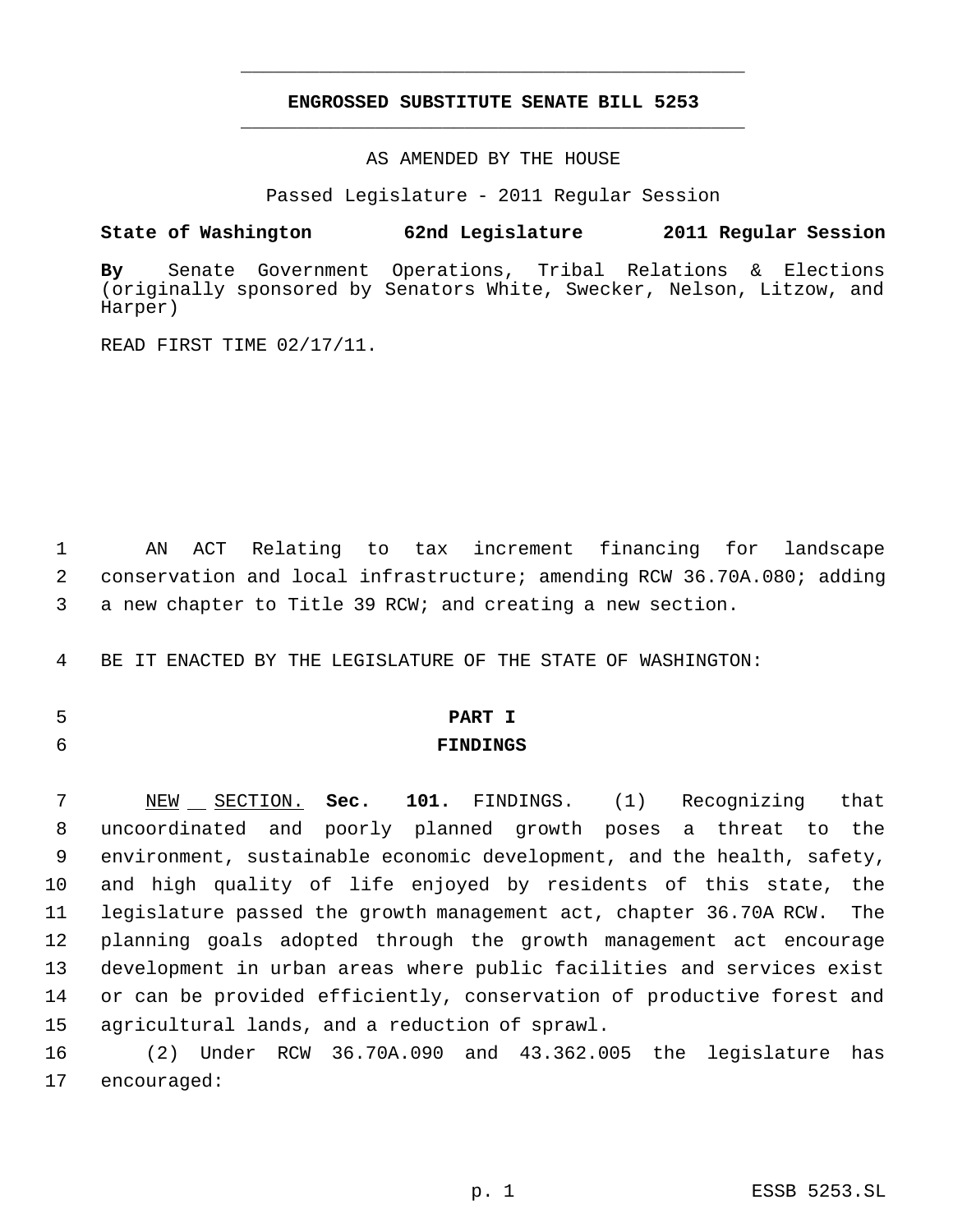(a) The use of innovative land use management techniques, including 2 the transfer of development rights, to meet growth management goals; and

 (b) The creation of a regional transfer of development rights marketplace in the central Puget Sound to assist in conserving agricultural and forest land, as well as other lands of state or regional priority.

(3) The legislature finds that:

 (a) Local governments are in need of additional resources to provide public infrastructure to meet the needs of a growing population, and that public infrastructure is fundamental to community health, safety, and economic vitality. Investment in public infrastructure in growing urban areas supports growth management goals, encourages the redevelopment of underutilized or blighted urban areas, stimulates business activity and helps create jobs, lowers the cost of housing, promotes efficient land use, and improves residents' quality of life;

 (b) Transferring development rights from agricultural and forest lands to urban areas where public facilities and services exist or can be provided efficiently and cost-effectively will ensure vibrant, economically viable communities. Directing growth to communities where people can live close to where they work or have access to transportation choices will also advance state goals regarding climate change by reducing vehicle miles traveled and by reducing fuel consumption and emissions that contribute to climate change. Directing growth to these communities will further help avoid the impacts of storm water runoff to Puget Sound by avoiding impervious surfaces associated with development in watershed uplands;

 (c) A transfer of development rights marketplace is particularly appropriate for conserving agricultural and forest land of long-term commercial significance. Transferring the development rights from these lands of statewide importance to cities will help achieve a specific goal of the growth management act by keeping them in farming and forestry, thereby helping ensure these remain viable industries in counties experiencing population growth. Transferring growth from agricultural and forest land of long-term commercial significance will also reduce costs to the counties that otherwise would be responsible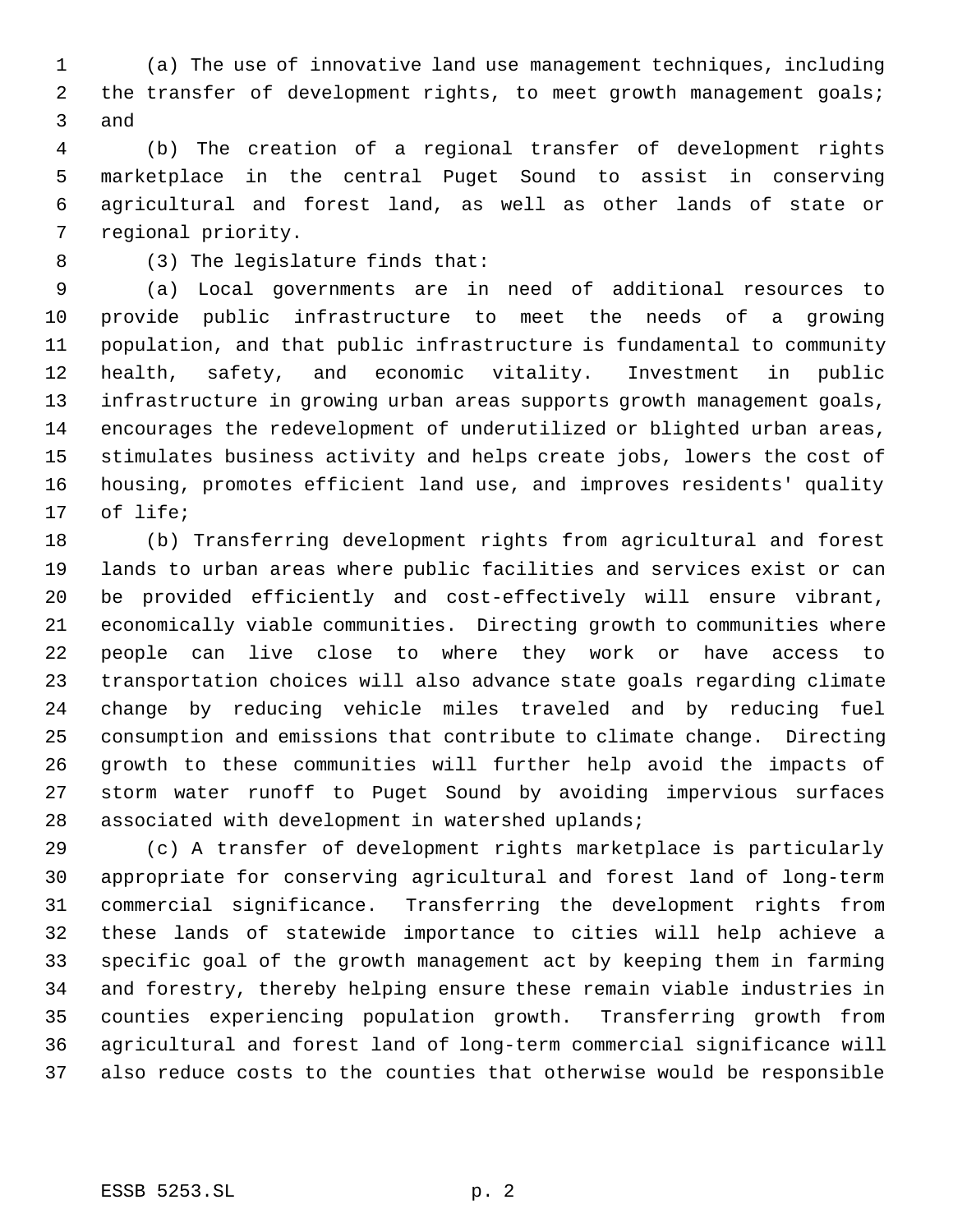for the provision of infrastructure and services for development on these lands, which are generally further from existing infrastructure and services; and

 (d) The state and its residents benefit from investment in public infrastructure that is associated with urban growth facilitated by the transfer of development from agricultural and forest lands of long-term commercial significance. These activities advance multiple state growth management goals and benefit the state and local economies. It is in the public interest to enable local governments to finance such infrastructure investments and to incentivize development right transfers in the central Puget Sound through this chapter.

# **PART II**

# **DEFINITIONS**

 NEW SECTION. **Sec. 201.** DEFINITIONS. The definitions in this section apply throughout this chapter unless the context clearly requires otherwise.

 (1) "Assessed value" means the valuation of taxable real property as placed on the last completed assessment roll.

 (2) "Eligible county" means any county that borders Puget Sound, that has a population of six hundred thousand or more, and that has an established program for transfer of development rights.

 (3) "Employment" means total employment in a county or city, as applicable, estimated by the office of financial management.

 (4) "Exchange rate" means an increment of development beyond what base zoning allows that is assigned to a development right by a sponsoring city for use in a receiving area.

 (5) "Local infrastructure project area" means the geographic area identified by a sponsoring city under section 601 of this act.

 (6) "Local infrastructure project financing" means the use of local property tax allocation revenue distributed to the sponsoring city to pay or finance public improvement costs within the local infrastructure project area in accordance with section 701 of this act.

 (7) "Local property tax allocation revenue" means those tax revenues derived from the receipt of regular property taxes levied on the property tax allocation revenue value and used for local infrastructure project financing.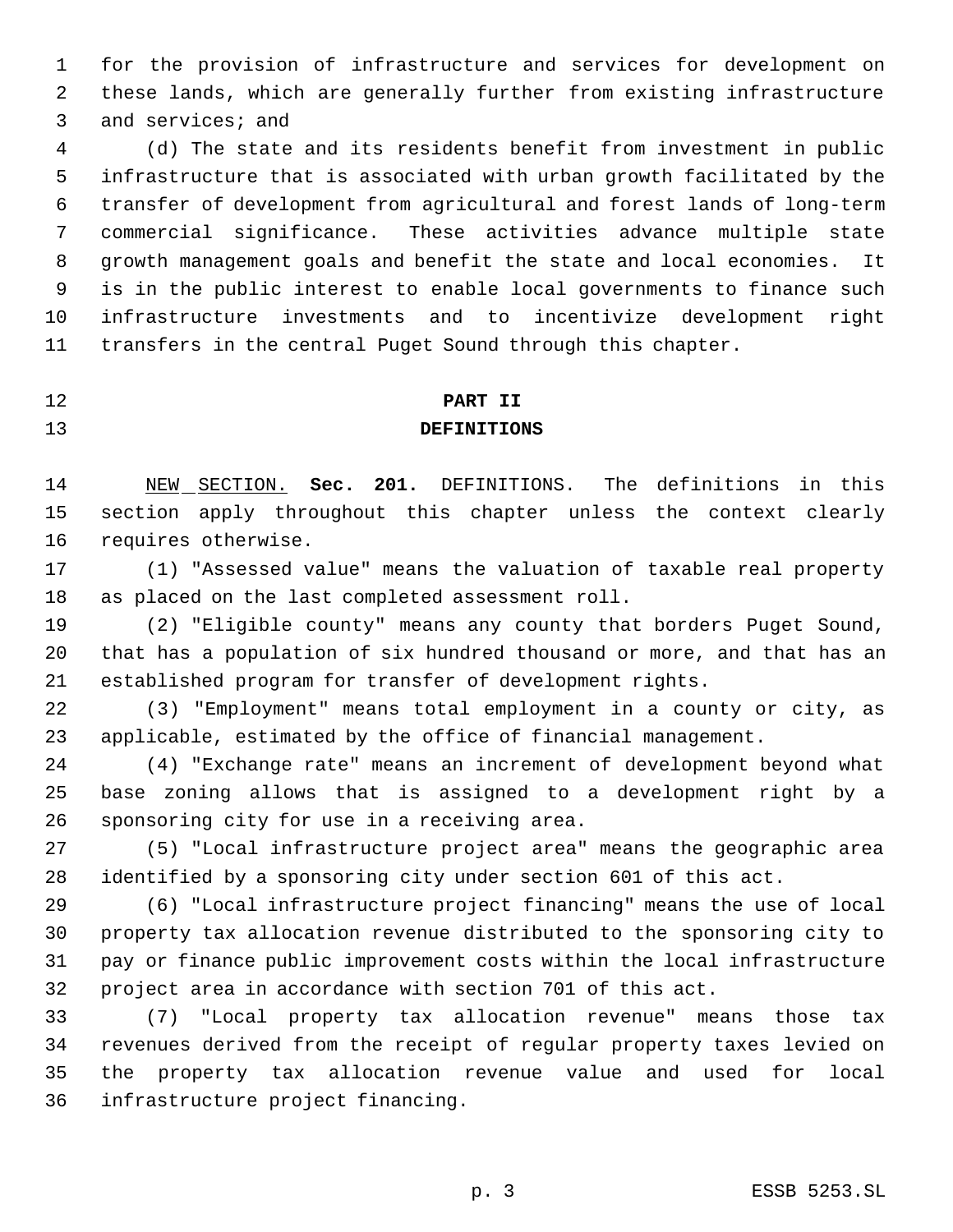(8) "Participating taxing district" means a taxing district that:

 (a) Has a local infrastructure project area wholly or partially within the taxing district's geographic boundaries; and

 (b) Levies, or has levied on behalf of the taxing district, regular property taxes as defined in this section.

 (9) "Population" means the population of a city or county, as applicable, estimated by the office of financial management.

 (10) "Property tax allocation revenue base value" means the assessed value of real property located within a local infrastructure project area, less the property tax allocation revenue value.

 (11)(a)(i) "Property tax allocation revenue value" means an amount equal to the sponsoring city ratio multiplied by seventy-five percent of any increase in the assessed value of real property in a local infrastructure project area resulting from:

 (A) The placement of new construction, improvements to property, or both, on the assessment roll, where the new construction and improvements are initiated after the local infrastructure project area is created by the sponsoring city;

 (B) The cost of new housing construction, conversion, and rehabilitation improvements, when the cost is treated as new construction for purposes of chapter 84.55 RCW as provided in RCW 84.14.020, and the new housing construction, conversion, and rehabilitation improvements are initiated after the local infrastructure project area is created by the sponsoring city;

 (C) The cost of rehabilitation of historic property, when the cost is treated as new construction for purposes of chapter 84.55 RCW as provided in RCW 84.26.070, and the rehabilitation is initiated after the local infrastructure project area is created by the sponsoring city.

 (ii) Increases in the assessed value of real property resulting from (a)(i)(A) through (C) of this subsection are included in the property tax allocation revenue value in the initial year. These same amounts are also included in the property tax allocation revenue value in subsequent years unless the property becomes exempt from property taxation.

 (b) "Property tax allocation revenue value" includes an amount equal to the sponsoring city ratio multiplied by seventy-five percent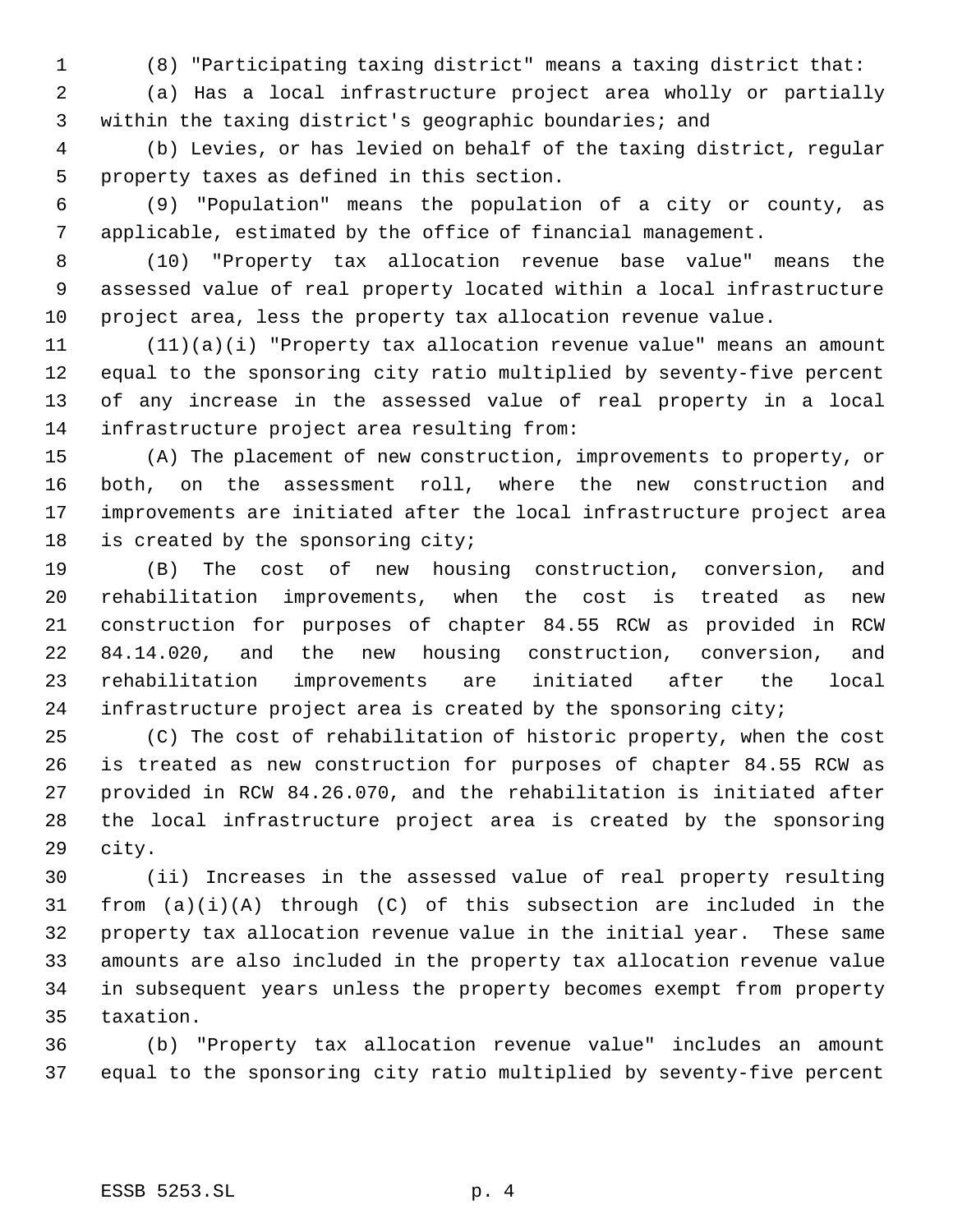of any increase in the assessed value of new construction consisting of an entire building in the years following the initial year, unless the building becomes exempt from property taxation.

 (c) Except as provided in (b) of this subsection, "property tax allocation revenue value" does not include any increase in the assessed value of real property after the initial year.

 (d) There is no property tax allocation revenue value if the assessed value of real property in a local infrastructure project area has not increased as a result of any of the reasons specified in (a)(i)(A) through (C) of this subsection.

(e) For purposes of this subsection, "initial year" means:

 (i) For new construction and improvements to property added to the assessment roll, the year during which the new construction and improvements are initially placed on the assessment roll;

 (ii) For the cost of new housing construction, conversion, and rehabilitation improvements, when the cost is treated as new construction for purposes of chapter 84.55 RCW, the year when the cost is treated as new construction for purposes of levying taxes for 19 collection in the following year; and

 (iii) For the cost of rehabilitation of historic property, when the cost is treated as new construction for purposes of chapter 84.55 RCW, the year when such cost is treated as new construction for purposes of levying taxes for collection in the following year.

(12)(a) "Public improvements" means:

 (i) Infrastructure improvements within the local infrastructure project area that include:

(A) Street, road, bridge, and rail construction and maintenance;

(B) Water and sewer system construction and improvements;

(C) Sidewalks, streetlights, landscaping, and streetscaping;

(D) Parking, terminal, and dock facilities;

 (E) Park and ride facilities of a transit authority and other facilities that support transportation efficient development;

 (F) Park facilities, recreational areas, bicycle paths, and environmental remediation;

(G) Storm water and drainage management systems;

(H) Electric, gas, fiber, and other utility infrastructures; and

 (ii) Expenditures for facilities and improvements that support affordable housing;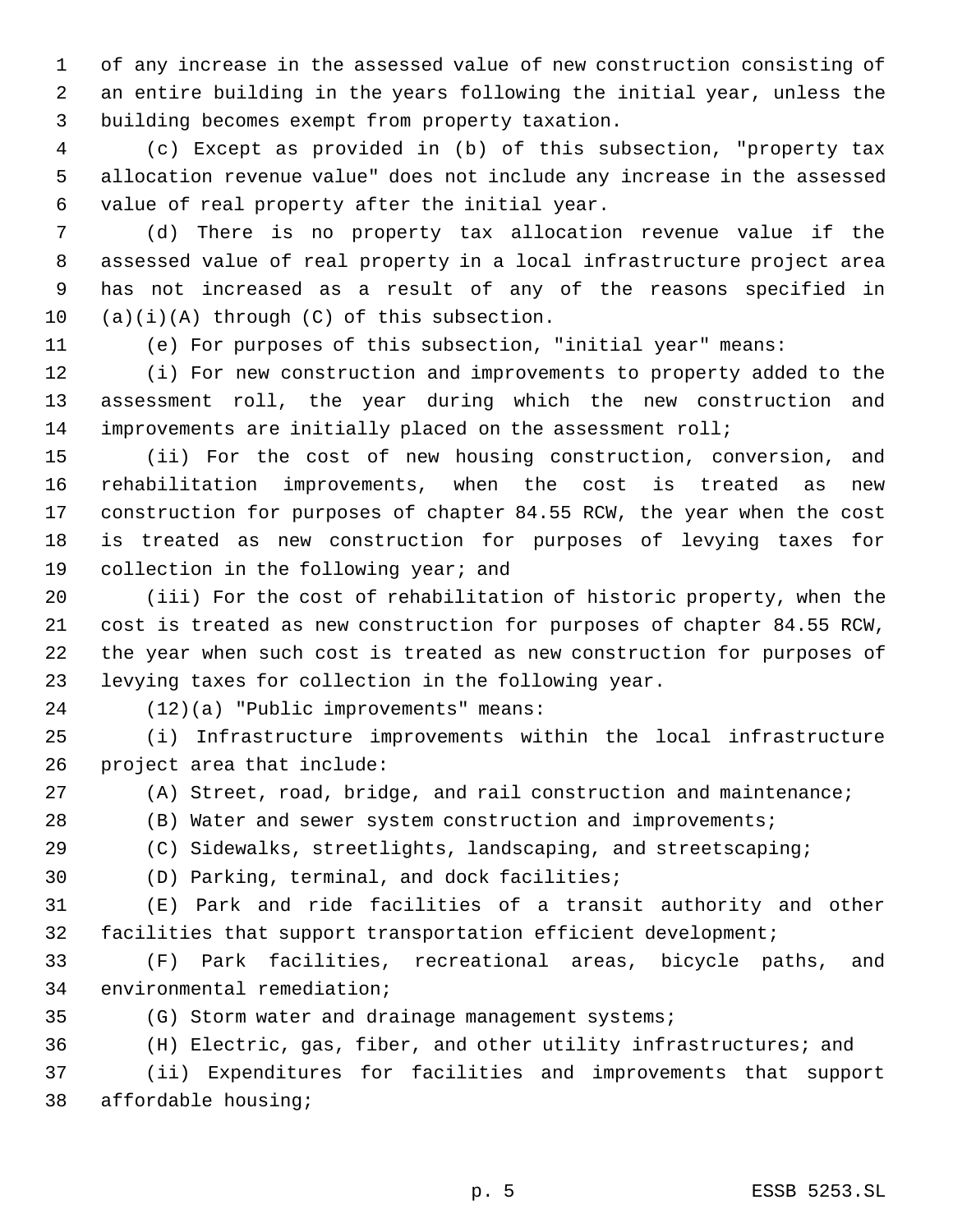(iii) Providing maintenance and security for common or public areas in the local infrastructure project area; or

 (iv) Historic preservation activities authorized under RCW 35.21.395.

 (b) Public improvements do not include the acquisition by a sponsoring city of transferable development rights.

 (13) "Real property" has the same meaning as in RCW 84.04.090 and also includes any privately owned improvements located on publicly owned land that are subject to property taxation.

 (14)(a) "Regular property taxes" means regular property taxes as defined in RCW 84.04.140, except: (i) Regular property taxes levied by port districts or public utility districts specifically for the purpose of making required payments of principal and interest on general indebtedness; (ii) regular property taxes levied by the state for the support of common schools under RCW 84.52.065; and (iii) regular property taxes authorized by RCW 84.55.050 that are limited to a specific purpose.

(b) "Regular property taxes" do not include:

 (i) Excess property tax levies that are exempt from the aggregate limits for junior and senior taxing districts as provided in RCW 84.52.043; and

 (ii) Property taxes that are specifically excluded through an interlocal agreement between the sponsoring local government and a participating taxing district as set forth in RCW 39.104.060(3).

 (15) "Receiving areas," for purposes of this chapter, are those designated lands within local infrastructure project areas in which transferable development rights from sending areas may be used.

 (16) "Receiving city" means any incorporated city with population plus employment equal to twenty-two thousand five hundred or greater within an eligible county.

 (17) "Receiving city allocated share" means the total number of transferable development rights from agricultural and forest land of long-term commercial significance and rural zoned lands designated under section 303 of this act within the eligible counties allocated to a receiving city under section 305 (1) and (2) of this act.

 (18) "Sending areas" means those lands within an eligible county that meet conservation criteria as described in sections 301 and 303 of this act.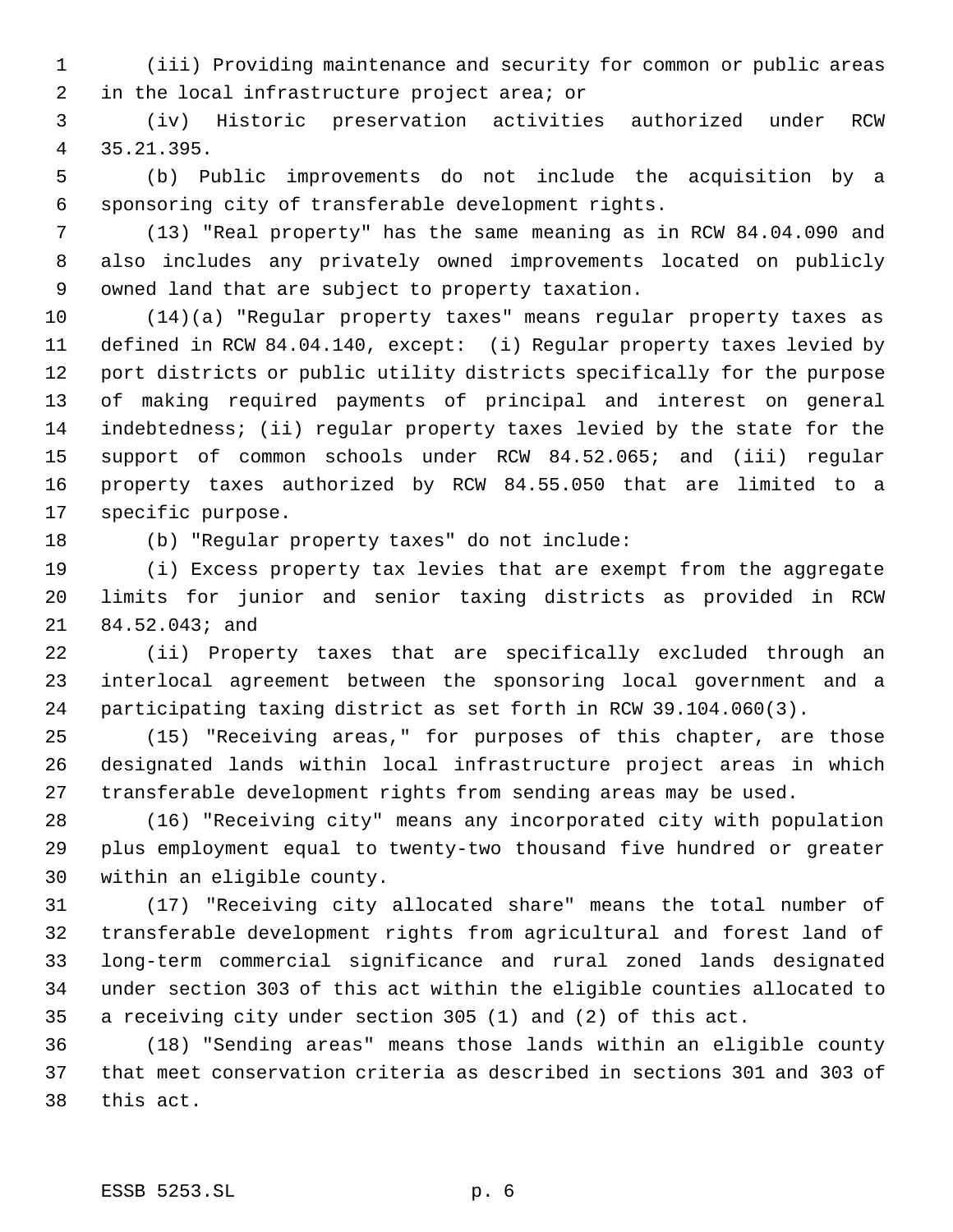(19) "Sponsoring city" means a receiving city that accepts all or a portion of its receiving city allocated share, adopts a plan for development of infrastructure within one or more proposed local infrastructure project areas in accordance with section 401 of this act, and creates one or more local infrastructure project areas, as specified in section 305(4) of this act.

 (20) "Sponsoring city allocated share" means the total number of transferable development rights a sponsoring city agrees to accept, under section 305(4) of this act, from agricultural and forest land of long-term commercial significance and rural zoned lands designated under section 303 of this act within the eligible counties, plus the total number of transferable development rights transferred to the sponsoring city from another receiving city under section 305(5) of this act.

 (21) "Sponsoring city ratio" means the ratio of the sponsoring city specified portion to the sponsoring city allocated share.

 (22) "Sponsoring city specified portion" means the portion of a sponsoring city allocated share which may be used within one or more local infrastructure project areas, as set forth in the sponsoring city's plan for development of infrastructure under section 401 of this act.

 (23) "Taxing district" means a city or county that levies or has levied on behalf of the taxing district, regular property taxes upon real property located within a local infrastructure project area.

 (24) "Transfer of development rights" includes methods for protecting land from development by voluntarily removing the development rights from a sending area and transferring them to one or more receiving areas for the purpose of increasing development density or intensity.

 (25) "Transferable development rights" means a right to develop one or more residential units in a sending area that can be sold and transferred.

- 
- 

# **PART III SENDING AREAS**

 NEW SECTION. **Sec. 301.** DESIGNATION OF SENDING AREAS--INCLUSION OF AGRICULTURAL AND FOREST LAND OF LONG-TERM COMMERCIAL SIGNIFICANCE. An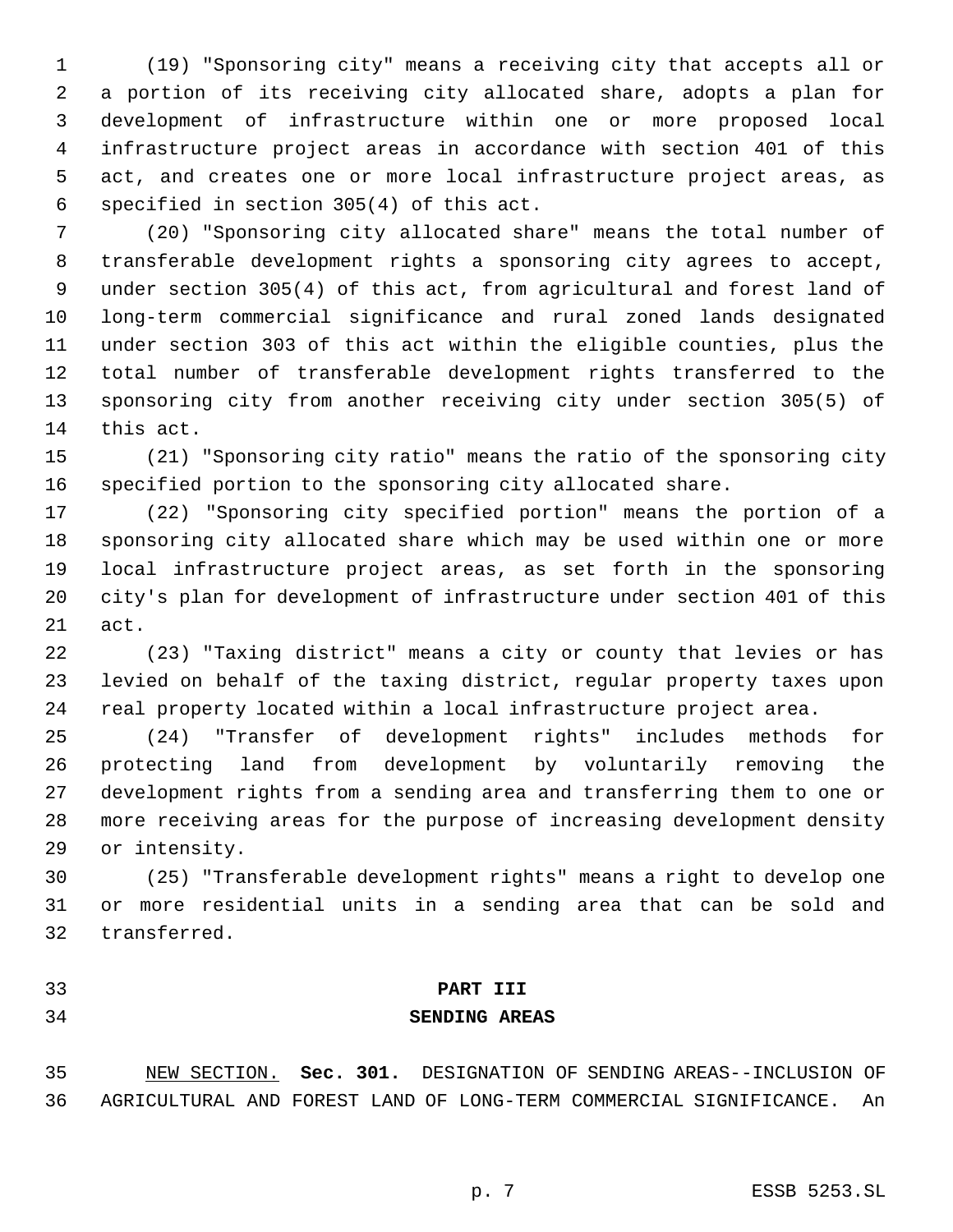eligible county must designate all agricultural and forest land of long-term commercial significance within its jurisdiction as sending areas for conservation under the eligible county's program for transfer of development rights. The development rights from all such agricultural and forest land of long-term commercial significance within the eligible counties must be available for transfer to receiving cities under this chapter.

 NEW SECTION. **Sec. 302.** DEVELOPMENT RIGHTS FROM AGRICULTURAL AND FOREST LAND OF LONG-TERM COMMERCIAL SIGNIFICANCE. (1) An eligible county must calculate the number of development rights from agricultural and forest land of long-term commercial significance that are eligible for transfer to receiving areas. An eligible county must determine transferable development rights for allocation purposes in this program by:

(a) Base zoning in effect as of January 1, 2011; or

 (b) An allocation other than base zoning as reflected by an eligible county's transfer of development rights program or an interlocal agreement with a receiving city in effect as of January 1, 2011.

 (2) The number of transferable development rights includes the development rights from agricultural and forest lands of long-term commercial significance that have been previously issued under the eligible county's program for transfer of development rights, but that have not as yet been utilized to increase density or intensity in a development as of January 1, 2011.

 (3) The number of transferable development rights does not include development rights from agricultural and forest lands of long-term commercial significance that have previously been removed or extinguished, such as through an existing conservation easement or mitigation or habitat restoration plan, except when consistent with subsection (2) of this section.

 NEW SECTION. **Sec. 303.** DESIGNATION OF SENDING AREAS--INCLUSION OF RURAL ZONED LANDS UNDER CERTAIN CIRCUMSTANCES. (1) Subject to the requirements of this section, an eligible county may designate a portion of its rural zoned lands as sending areas for conservation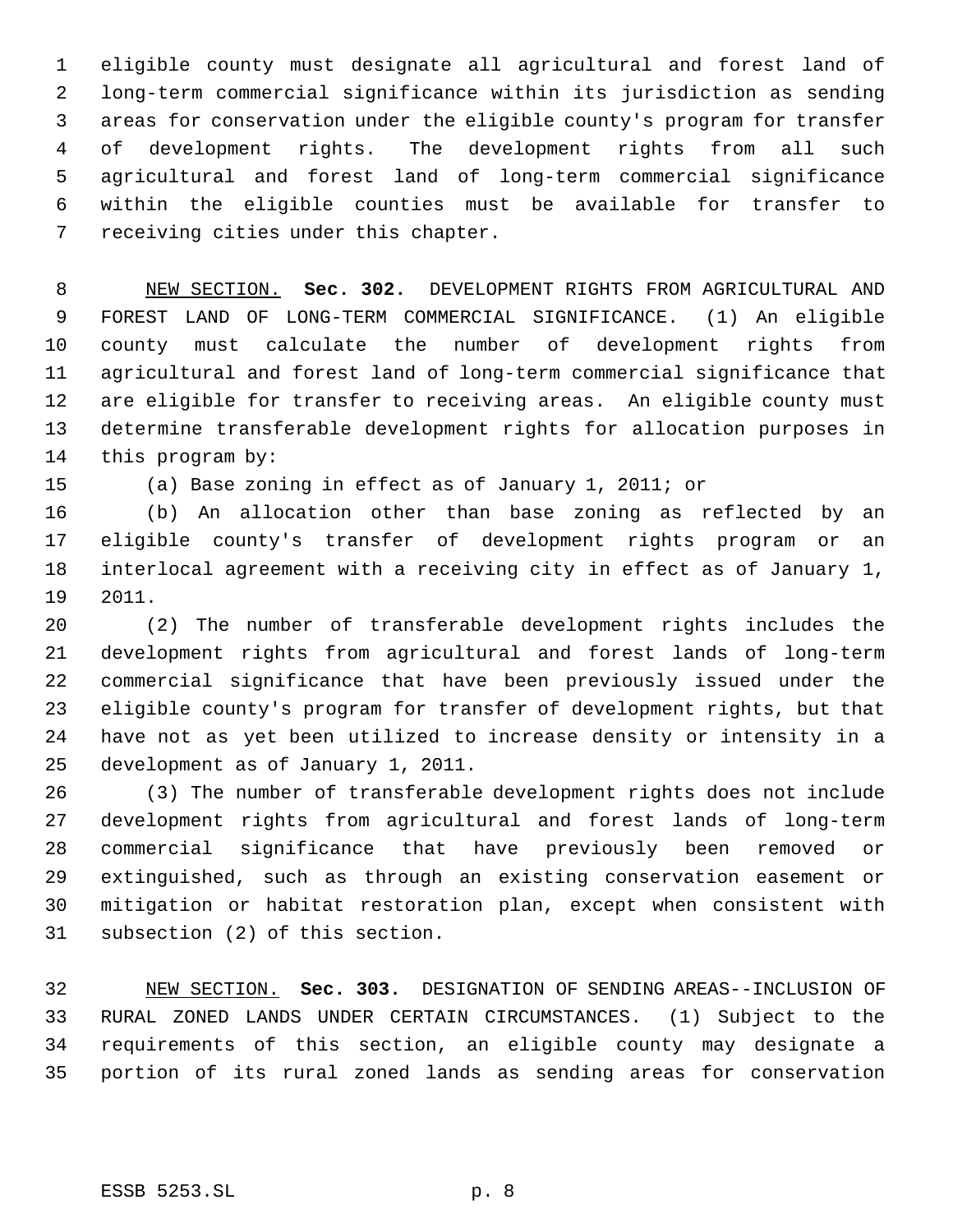under the eligible county's program for transfer of development rights available for transfer to receiving cities under this chapter.

 (2) An eligible county may designate rural zoned lands as available for transfer to receiving cities under this chapter only if, and at such time as, fifty percent or more of the total acreage of land classified as agricultural and forest land of long-term commercial significance in the county, as of January 1, 2011, has been protected through either a permanent conservation easement, ownership in fee by the county for land protection or conservation purposes, or ownership in fee by a nongovernmental land conservation organization.

 (3) To be designated as available for transfer to receiving cities under this chapter, rural zoned lands must either:

 (a) Be identified by the county as top conservation priorities because they:

 (i) Provide ecological effectiveness in achieving water resource 16 inventory area goals;

 (ii) Provide contiguous habitat protection, are adjacent to already protected habitat areas, or improve ecological function;

 (iii) Are of sufficient size and location in the landscape to yield strategic growth management benefits;

(iv) Provide improved access for regional recreational opportunity;

 (v) Prevent forest fragmentation or are appropriate for forest management;

(vi) Provide flood protection or reduce flood risk; or

 (vii) Have other attributes that meet natural resource preservation program priorities; or

 (b) Be identified by the state or in regional conservation plans as highly important to the water quality of Puget Sound.

 (4) The portion of rural zoned lands in an eligible county designated as sending areas for conservation under the eligible county's program for transfer of development rights available for transfer to receiving cities under this chapter must not exceed one thousand five hundred development rights.

 NEW SECTION. **Sec. 304.** DETERMINATION OF TOTAL NUMBER OF TRANSFERABLE DEVELOPMENT RIGHTS FOR AGRICULTURAL AND FOREST LAND OF LONG-TERM COMMERCIAL SIGNIFICANCE AND DESIGNATED RURAL ZONED LANDS. On or before September 1, 2011, each eligible county must report to the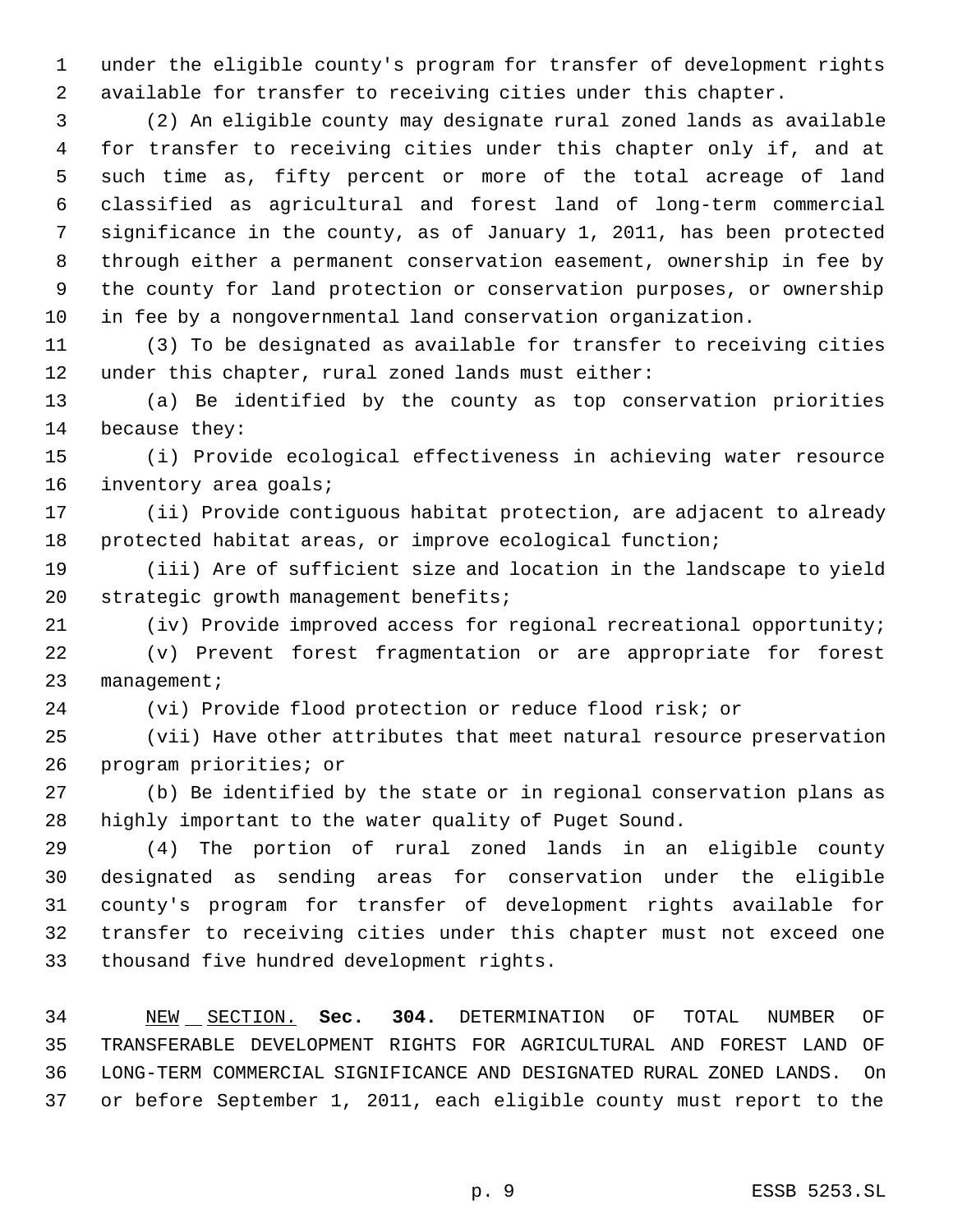Puget Sound regional council the total number of transferable development rights from agricultural and forest land of long-term commercial significance and designated rural zoned lands within the eligible county that may be available for allocation to receiving cities under this chapter, as determined under sections 302 and 303 of this act.

 NEW SECTION. **Sec. 305.** ALLOCATION AMONG LOCAL GOVERNMENTS OF TRANSFERABLE DEVELOPMENT RIGHTS FROM AGRICULTURAL AND FOREST LAND OF LONG-TERM COMMERCIAL SIGNIFICANCE AND DESIGNATED RURAL ZONED LANDS. (1) The Puget Sound regional council must allocate among receiving cities the total number of development rights reported by eligible counties under section 304 of this act. Each receiving city allocated share must be determined by the Puget Sound regional council, in consultation with eligible counties and receiving cities, based on growth targets, determined by established growth management processes, and other relevant factors as determined by the Puget Sound regional council in conjunction with the counties and receiving cities.

 (2) The Puget Sound regional council must report to each receiving city its receiving city allocated share on or before March 1, 2012.

 (3) The Puget Sound regional council must report each receiving city allocated share to the department of commerce on or before March 1, 2012.

 (4) A receiving city may become a sponsoring city by accepting all or a portion of its receiving city allocated share, adopting a plan in accordance with section 401 of this act, and creating one or more local infrastructure project areas to pay or finance costs of public improvements.

 (5) A receiving city may, by interlocal agreement, transfer all or a portion of its receiving city allocated share to another sponsoring city. The transferred portion of the receiving city allocated share must be included in the other sponsoring city allocated share.

- 
- 

# **PART IV RECEIVING AREAS**

 NEW SECTION. **Sec. 401.** DEVELOPMENT PLAN FOR INFRASTRUCTURE. (1) Before adopting an ordinance or resolution creating one or more local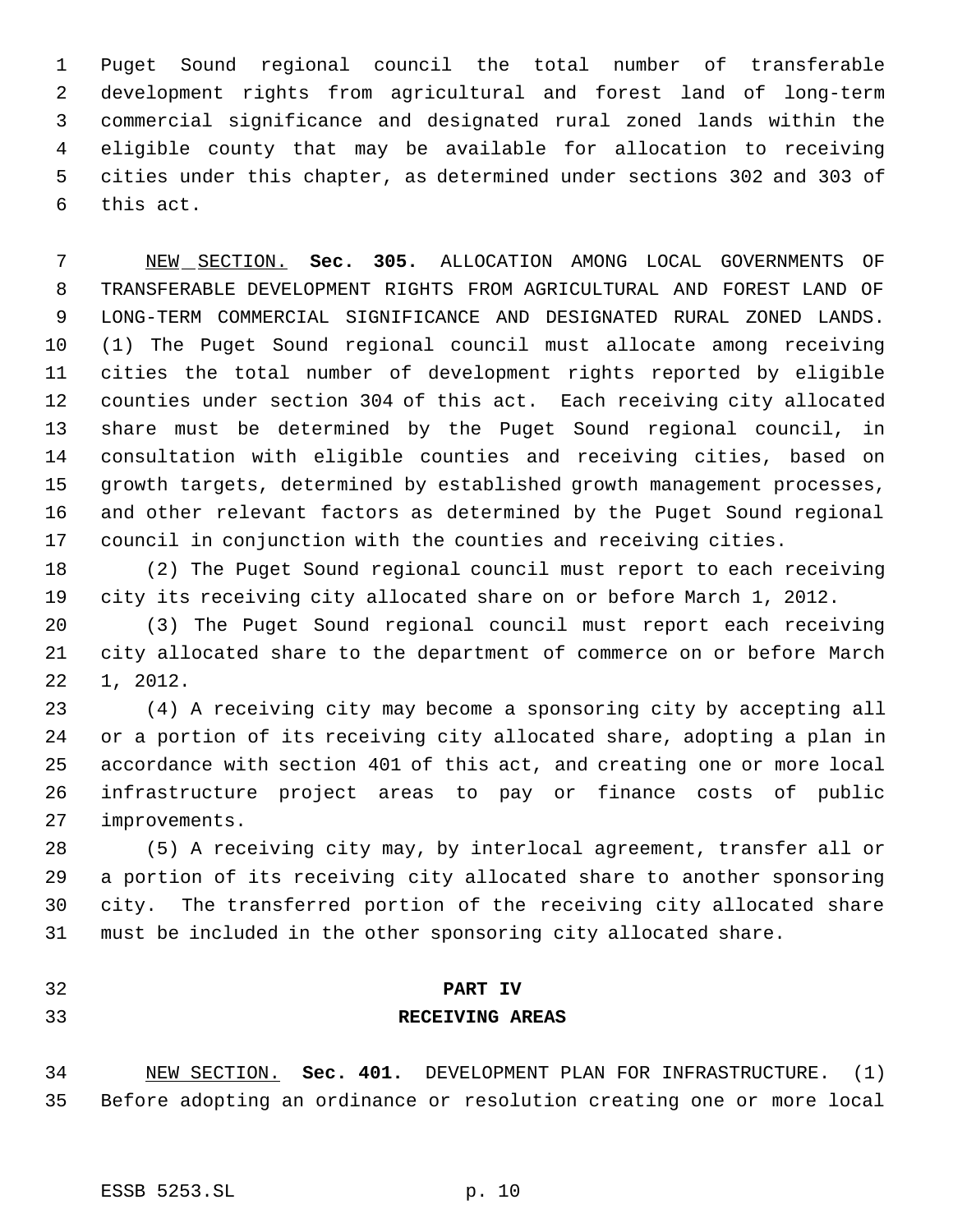infrastructure project areas, a sponsoring city must adopt a plan for development of public infrastructure within one or more proposed local infrastructure project areas sufficient to utilize, on an aggregate basis, a sponsoring city specified portion that is equal to or greater than twenty percent of the sponsoring city allocated share.

 (2) The plan must be developed in consultation with the department of transportation and the county where the local infrastructure project area to be created is located, be consistent with any transfer of development rights policies or development regulations adopted by the sponsoring city under section 402 of this act, specify the public improvements to be financed using local infrastructure project financing under section 601 of this act, estimate the number of any transferable development rights that will be used within the local infrastructure project area or areas and estimate the cost of the public improvements.

 (3) A plan adopted under this section may be revised from time to time by the sponsoring city, in consultation with the county where the local infrastructure project area or areas are located, to increase the sponsoring city specified portion.

 NEW SECTION. **Sec. 402.** PROGRAM FOR TRANSFER OF DEVELOPMENT RIGHTS INTO RECEIVING AREAS--REQUIREMENTS. (1) Before adopting an ordinance or resolution creating one or more local infrastructure project areas, a sponsoring city must:

 (a) Adopt transfer of development rights policies or implement development regulations as required by subsection (2) of this section; or

(b) Make a finding that the sponsoring city will:

 (i) Receive its sponsoring city specified portion within one or more local infrastructure project areas; or

 (ii) Purchase its sponsoring city specified portion should the sponsoring city not be able to receive its sponsoring city specified portion within one or more local infrastructure project areas such that purchased development rights can be held in reserve by the sponsoring city and used in future development.

 (2) Any adoption of transfer of development rights policies or implementation of development regulations must:

(a) Comply with chapter 36.70A RCW;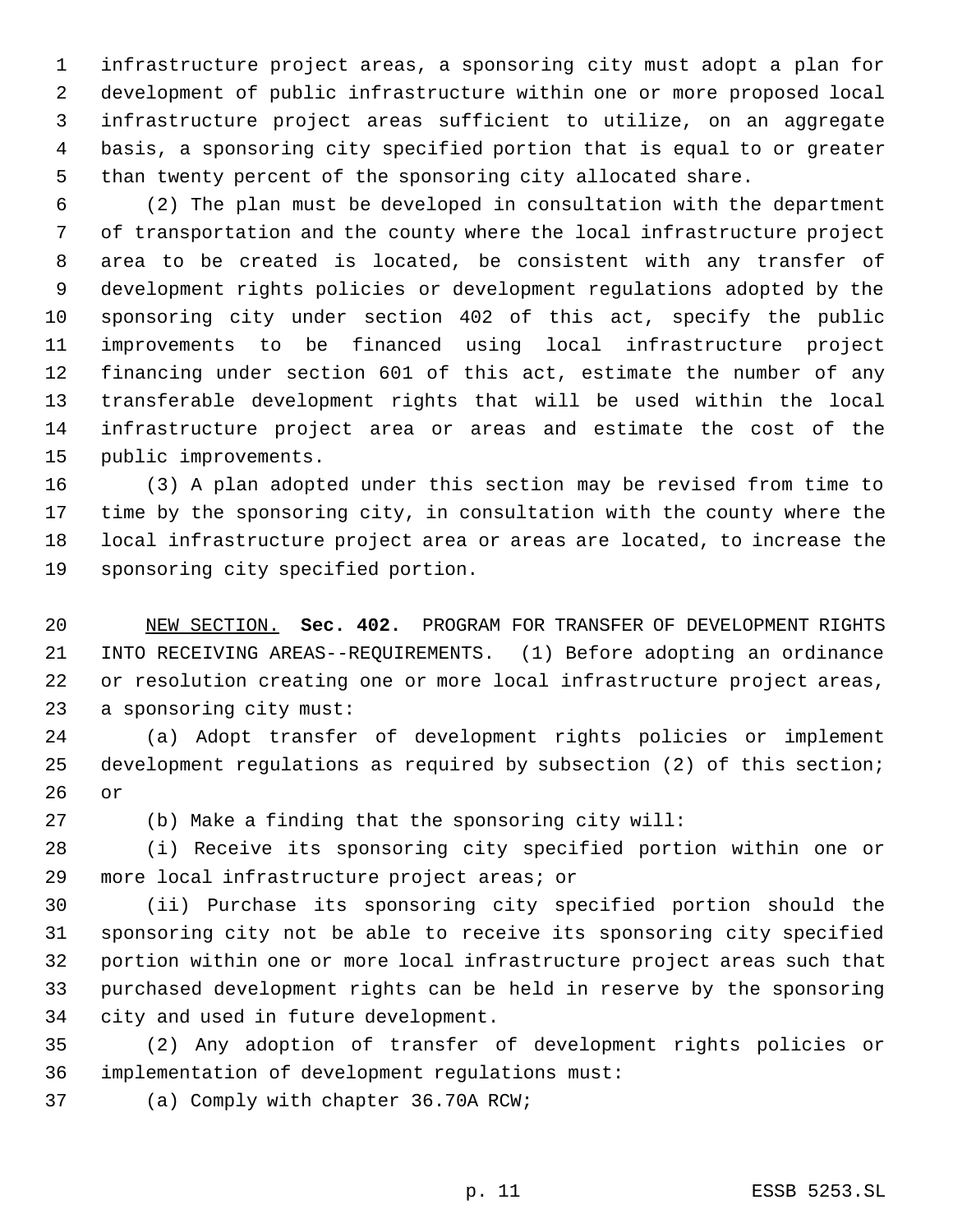- 
- (b) Designate a receiving area or areas;

 (c) Adopt incentives consistent with subsection (4) of this section for developers purchasing transferable development rights;

 (d) Establish an exchange rate consistent with subsection (5) of this section; and

 (e) Require that the sale of a transferable development right from agricultural or forest land of long-term commercial significance or designated rural zoned lands under section 303 of this act be evidenced by its permanent removal from the sending site, such as through a conservation easement on the sending site.

 (3) Any adoption of transfer of development rights policies or implementation of development regulations must not be based upon a downzone within one or more receiving areas solely to create a market for the transferable development rights.

(4) Developer incentives should be designed to:

 (a) Achieve the densities or intensities reasonably likely to result from absorption of the sponsoring city specified portion 18 identified in the plan under section 401 of this act;

 (b) Include streamlined permitting strategies such as by-right permitting; and

 (c) Include streamlined environmental review strategies such as development and substantial environmental review of a subarea plan for a receiving area that benefits projects that use transferable development rights, with adoption as appropriate under RCW 43.21C.420 of optional elements of their comprehensive plan and optional development regulations that apply within the receiving area, adoption as appropriate of a categorical exemption for infill under RCW 43.21C.229 for a receiving area, and adoption as appropriate of a planned action under RCW 43.21C.031 for the receiving area.

 (5) Each sponsoring city may determine, at its option, what developer incentives to adopt within its jurisdiction.

(6) Exchange rates should be designed to:

 (a) Create a marketplace in which transferable development rights are priced at a level at which sending site landowners are willing to 35 sell and developers are willing to buy transferable development rights;

 (b) Achieve the densities or intensities anticipated by the plan adopted under section 401 of this act;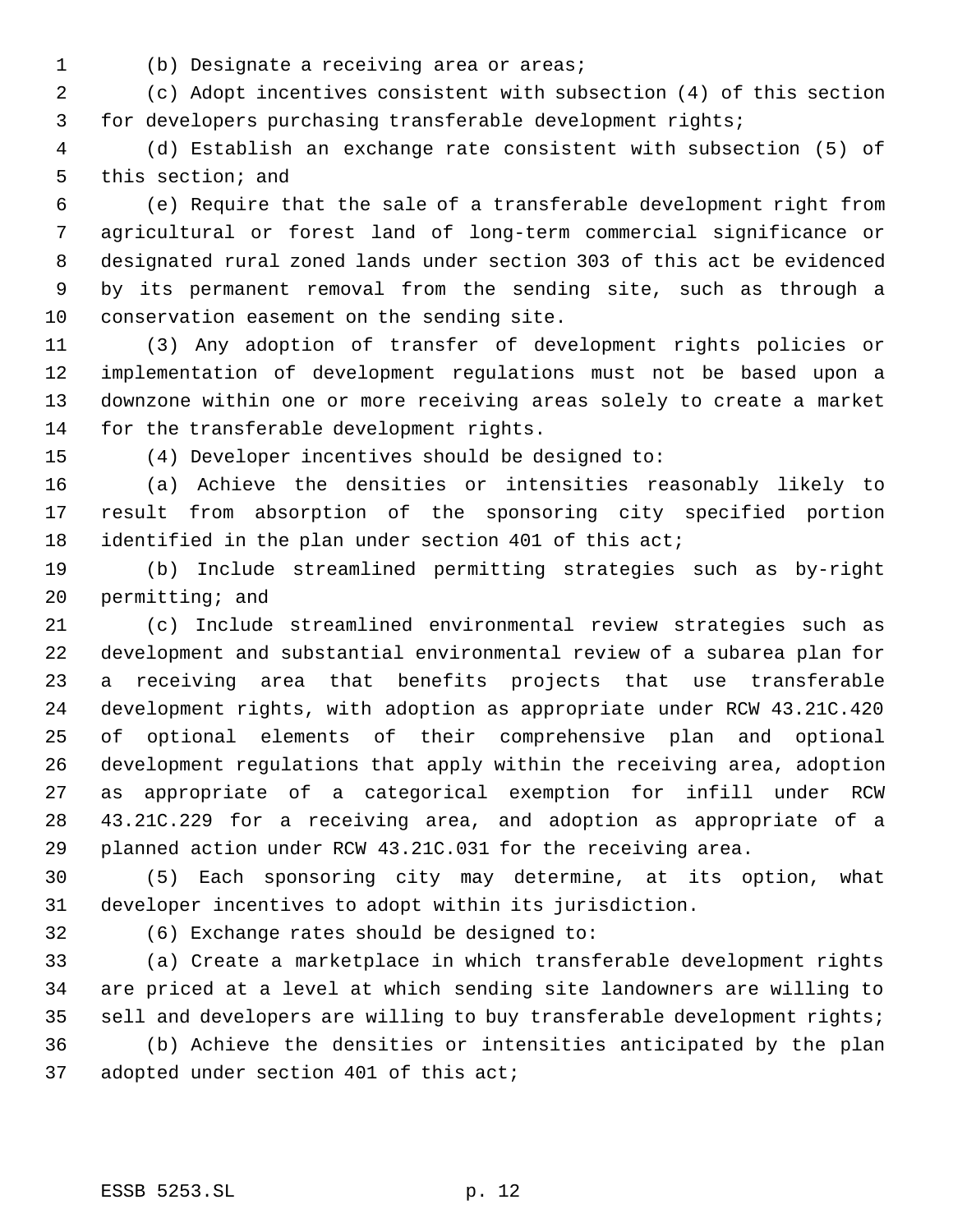(c) Provide for translation to commodities in addition to residential density, such as building height, commercial floor area, parking ratio, impervious surface, parkland and open space, setbacks, and floor area ratio; and

 (d) Allow for appropriate exemptions from other land use or building requirements.

 (7) A sponsoring city must designate all agricultural and forest land of long-term commercial significance and designated rural zoned lands under section 303 of this act within the eligible counties as available sending areas.

 (8) A sponsoring city, in accordance with its existing comprehensive planning and development regulation authority under chapter 36.70A RCW, and in accordance with RCW 36.70A.080, may elect to adopt an optional comprehensive plan element and optional development regulations that apply within one or more local infrastructure project areas under this chapter.

 NEW SECTION. **Sec. 403.** DEVELOPMENT RIGHTS AVAILABLE FOR TRANSFER TO RECEIVING CITIES. Only development rights from agricultural and forest land of long-term commercial significance within the eligible counties as determined under section 302 of this act, and rural-zoned lands with the eligible counties designated under section 303 of this act, may be available for transfer to receiving cities in accordance with this chapter.

# **PART V**

# **QUANTITATIVE AND QUALITATIVE PERFORMANCE MEASURES**

 NEW SECTION. **Sec. 501.** QUANTITATIVE AND QUALITATIVE PERFORMANCE MEASURES--REPORTING. The eligible counties, in collaboration with sponsoring cities, must provide a report to the department of commerce by March 1st of every other year. The report must contain the following information:

 (1) The number of sponsoring cities that have adopted transfer of development rights policies and regulations incorporating transfer of development rights under this chapter, and have an interlocal agreement or have adopted the department of commerce transfer of development rights interlocal terms and conditions rule;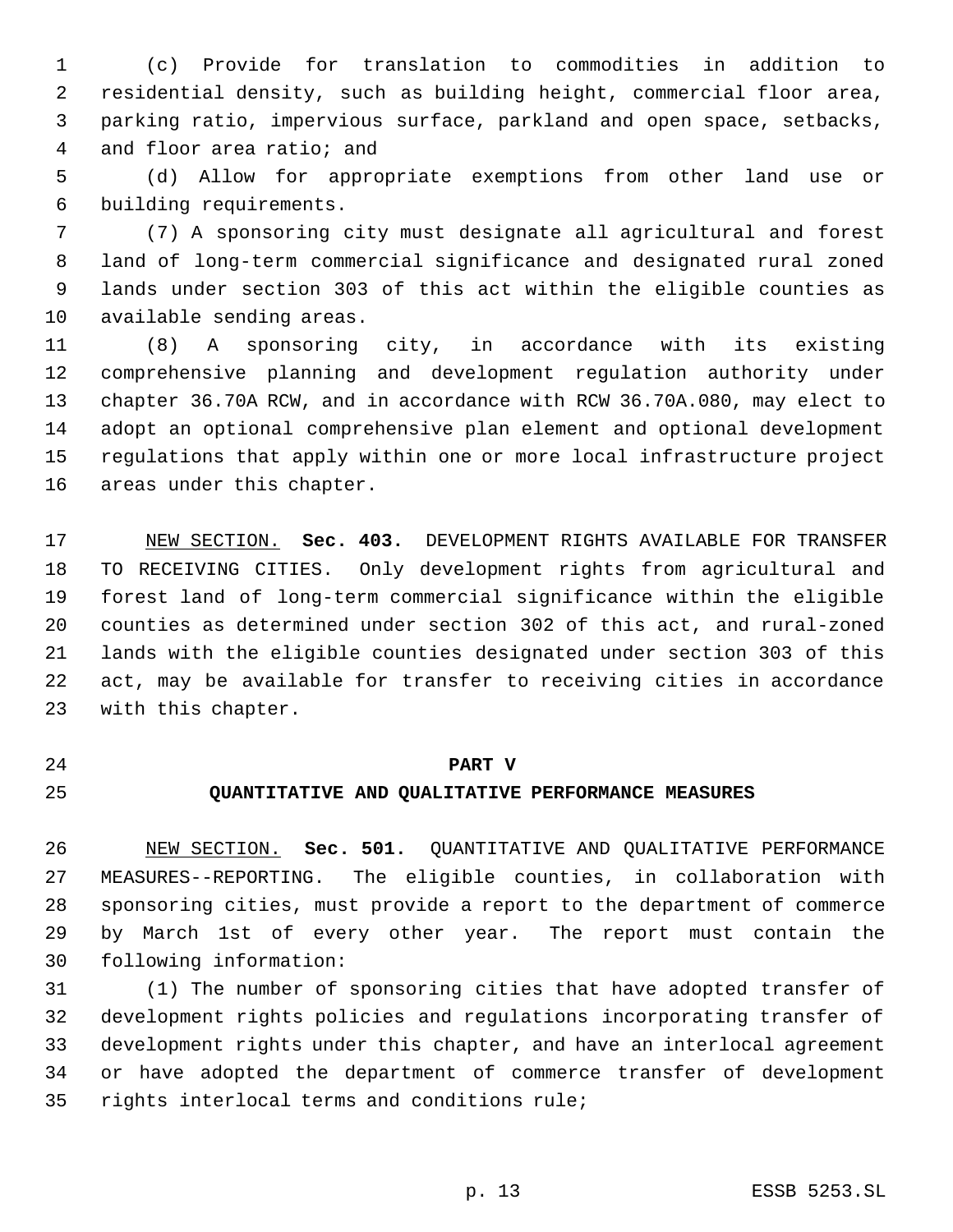(2) The number of transfer of development rights transactions under this chapter using different types of transfer of development rights mechanisms;

 (3) The number of acres under conservation easement under this chapter, broken out by agricultural land, forest land, and rural lands;

 (4) The number of transferable development rights transferred from 7 sending areas under this chapter;

 (5) The number of transferable development rights transferred from a county into a sponsoring city under this chapter;

 (6) Sponsoring city development under this chapter using transferable development rights, including:

(a) The number of total new residential units;

 (b) The number of residential units created in receiving areas 14 using transferable development rights transferred from sending areas;

(c) The amount of additional commercial floor area;

(d) The amount of additional building height;

 (e) The number of required structured parking spaces reduced, if transferable development rights are specifically converted into reduced structured parking space requirements;

 (f) The number of additional parking spaces allowed, if transferable development rights are specifically converted into 22 additional receiving area parking spaces; and

 (g) The amount of additional impervious surface allowed, if transferable development rights are specifically converted into receiving area impervious surfaces;

 (7) The amount of the local property tax allocation revenues, if 27 any, received in the preceding calendar year by the sponsoring city;

 (8) A list of public improvements paid or financed with local infrastructure project financing;

 (9) The names of any businesses locating within local infrastructure project areas as a result of the public improvements undertaken by the sponsoring local government and paid or financed in whole or in part with local infrastructure project financing;

 (10) The total number of permanent jobs created in the local infrastructure project area as a result of the public improvements undertaken by the sponsoring local government and paid or financed in whole or in part with local infrastructure project financing;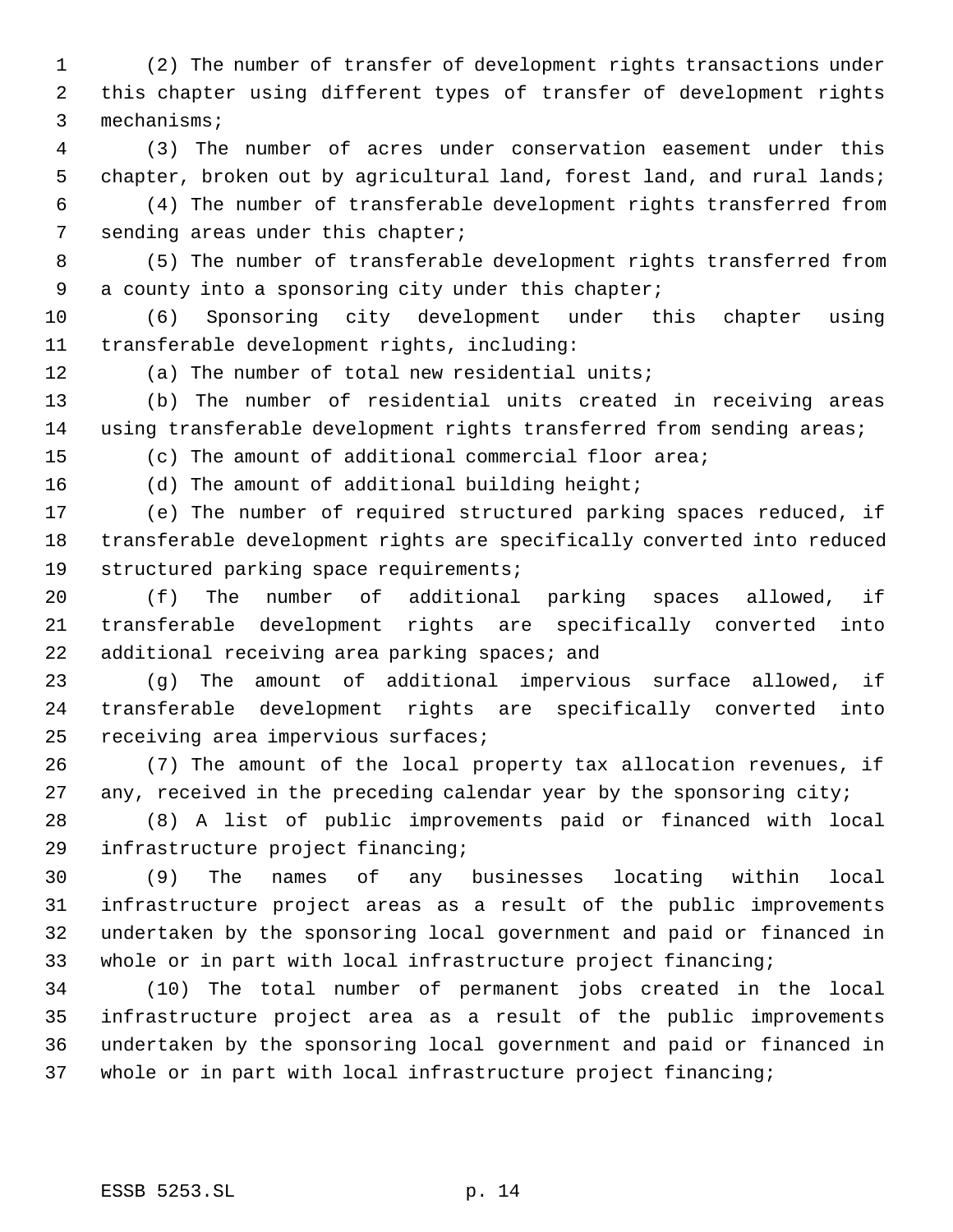(11) The average wages and benefits received by all employees of businesses locating within the local infrastructure project area as a result of the public improvements undertaken by the sponsoring local government and paid or financed in whole or in part with local infrastructure project financing; and

 (12) The date when any indebtedness issued for local infrastructure project financing is expected to be retired.

## **PART VI**

# **ESTABLISHMENT OF LOCAL INFRASTRUCTURE PROJECT AREAS**

 NEW SECTION. **Sec. 601.** CREATING A LOCAL INFRASTRUCTURE PROJECT AREA. (1) Before adopting an ordinance or resolution creating one or more local infrastructure project areas, a sponsoring city must:

 (a) Provide notice to the county assessor, county treasurer, and county within the proposed local infrastructure project area of the sponsoring city's intent to create one or more local infrastructure project areas. This notice must be provided at least one hundred eighty days in advance of the public hearing as required by (b) of this subsection;

 (b) Hold a public hearing on the proposed formation of the local infrastructure project area.

 (2) A sponsoring city may create one or more local infrastructure project areas by ordinance or resolution that:

 (a) Describes the proposed public improvements, identified in the plan under section 401 of this act, to be financed in each local infrastructure project area;

 (b) Describes the boundaries of each local infrastructure project area, subject to the limitations in section 602 of this act; and

 (c) Provides the date when the use of local property tax allocation revenues will commence and a list of the participating taxing districts.

 (3) The sponsoring city must deliver a certified copy of the adopted ordinance or resolution to the county assessor, county treasurer, and each other participating taxing district within which the local infrastructure project area is located.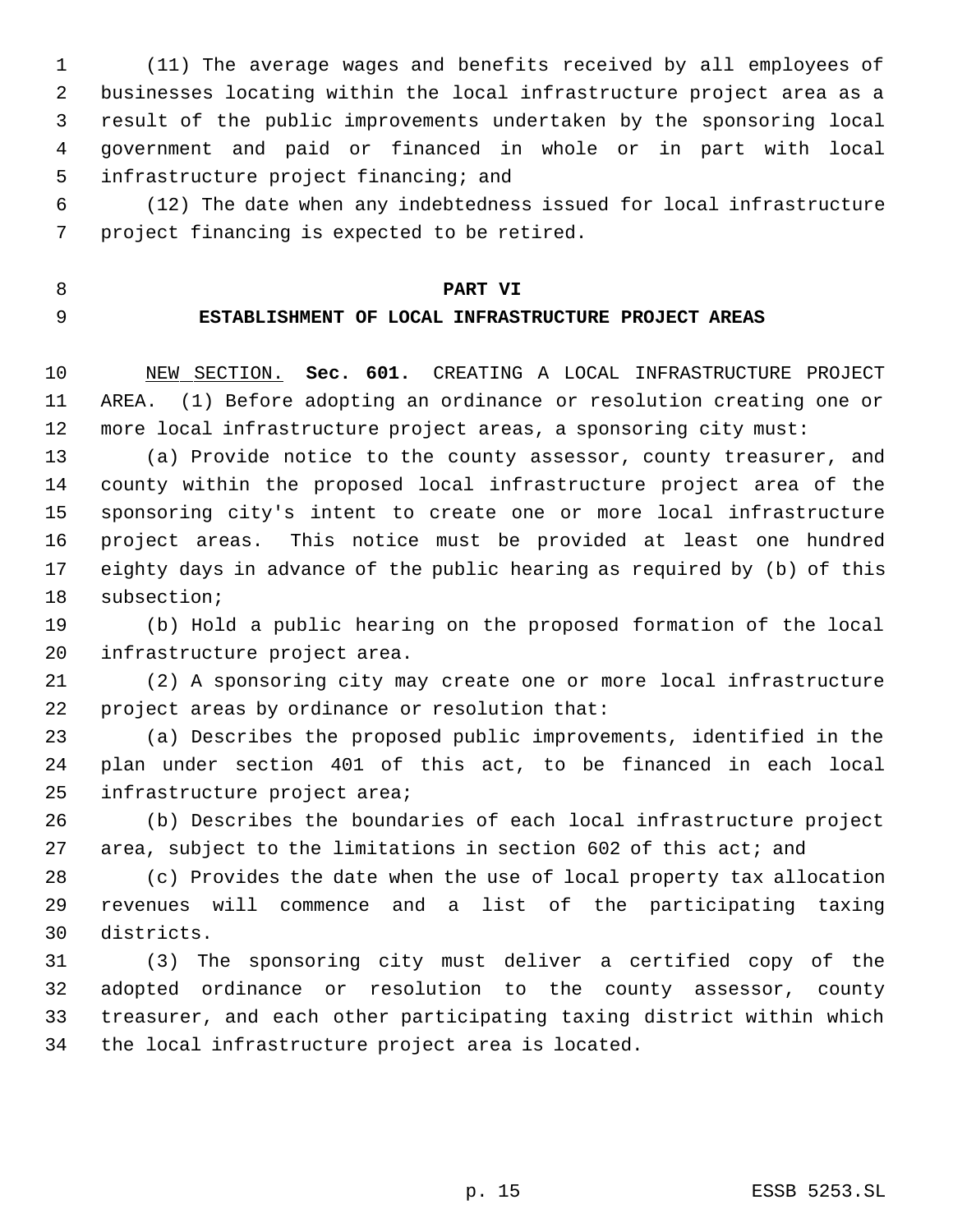NEW SECTION. **Sec. 602.** LIMITATIONS ON LOCAL INFRASTRUCTURE PROJECT AREAS. The designation of any local infrastructure project area is subject to the following limitations:

 (1) A local infrastructure project area is limited to contiguous tracts, lots, pieces, or parcels of land without the creation of islands of territory not included in the local infrastructure project area;

 (2) The public improvements to be financed with local infrastructure project financing must be located in the local infrastructure project area and must, in the determination of the sponsoring city, further the intent of this chapter;

 (3) Local infrastructure project areas created by a sponsoring city may not comprise an area containing more than twenty-five percent of the total assessed value of taxable property within the sponsoring city 15 at the time the local infrastructure project areas are created;

 (4) The boundaries of each local infrastructure project area may not overlap and may not be changed during the time period that local infrastructure project financing is used within the local 19 infrastructure project area, as provided under this chapter; and

 (5) All local infrastructure project areas created by the sponsoring city must comprise, in the aggregate, an area that the sponsoring city determines (a) is sufficient to use the sponsoring city specified portion, unless the sponsoring city satisfies its sponsoring city allocated share under section 402(1)(b)(ii) of this act, and (b) is no larger than reasonably necessary to use the sponsoring city specified portion in projected future developments.

 NEW SECTION. **Sec. 603.** PARTICIPATING TAXING DISTRICTS. Participating taxing districts must allow the use of all of their local property tax allocation revenues for local infrastructure project financing.

## **PART VII**

 **LOCAL INFRASTRUCTURE PROJECT FINANCING USE OF PROPERTY TAX REVENUES TO PAY OR FINANCE COSTS OF PUBLIC IMPROVEMENTS**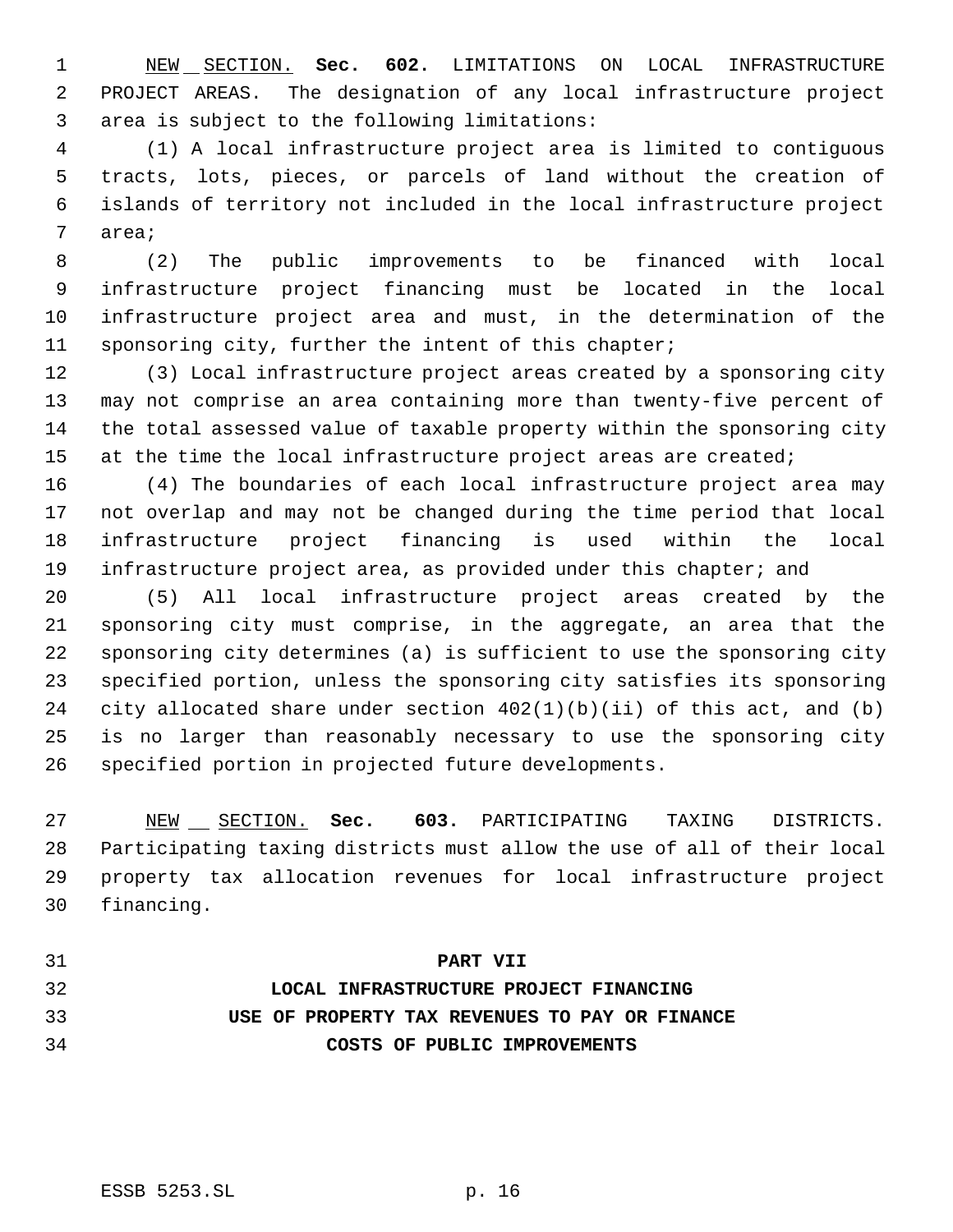NEW SECTION. **Sec. 701.** ALLOCATION OF PROPERTY TAX REVENUES. (1) Commencing in the second calendar year following the creation of a local infrastructure project area by a sponsoring city, the county treasurer must distribute receipts from regular taxes imposed on real property located in the local infrastructure project area as follows:

 (a) Each participating taxing district and the sponsoring city must receive that portion of its regular property taxes produced by the rate of tax levied by or for the taxing district on the property tax allocation revenue base value for that local infrastructure project area in the taxing district; and

 (b) The sponsoring city must receive an additional portion of the regular property taxes levied by it and by or for each participating taxing district upon the property tax allocation revenue value within the local infrastructure project area. However, if there is no property tax allocation revenue value, the sponsoring city may not receive any additional regular property taxes under this subsection (1)(b). The sponsoring city may agree to receive less than the full amount of the additional portion of regular property taxes under this subsection (1)(b) as long as bond debt service, reserve, and other bond covenant requirements are satisfied, in which case the balance of these tax receipts must be allocated to the participating taxing districts that levied regular property taxes, or have regular property taxes levied for them, in the local infrastructure project area for collection that year in proportion to their regular tax levy rates for collection that year. The sponsoring city may request that the treasurer transfer this additional portion of the property taxes to its designated agent. The portion of the tax receipts distributed to the sponsoring local government or its agent under this subsection (1)(b) may only be expended to pay or finance public improvement costs within the local infrastructure project area.

 (2) The county assessor must determine the property tax allocation revenue value and property tax allocation revenue base value. This section does not authorize revaluations of real property by the assessor for property taxation that are not made in accordance with the assessor's revaluation plan under chapter 84.41 RCW or under other authorized revaluation procedures.

 (3)(a) The distribution of local property tax allocation revenue to the sponsoring city must cease on the date that is the earlier of: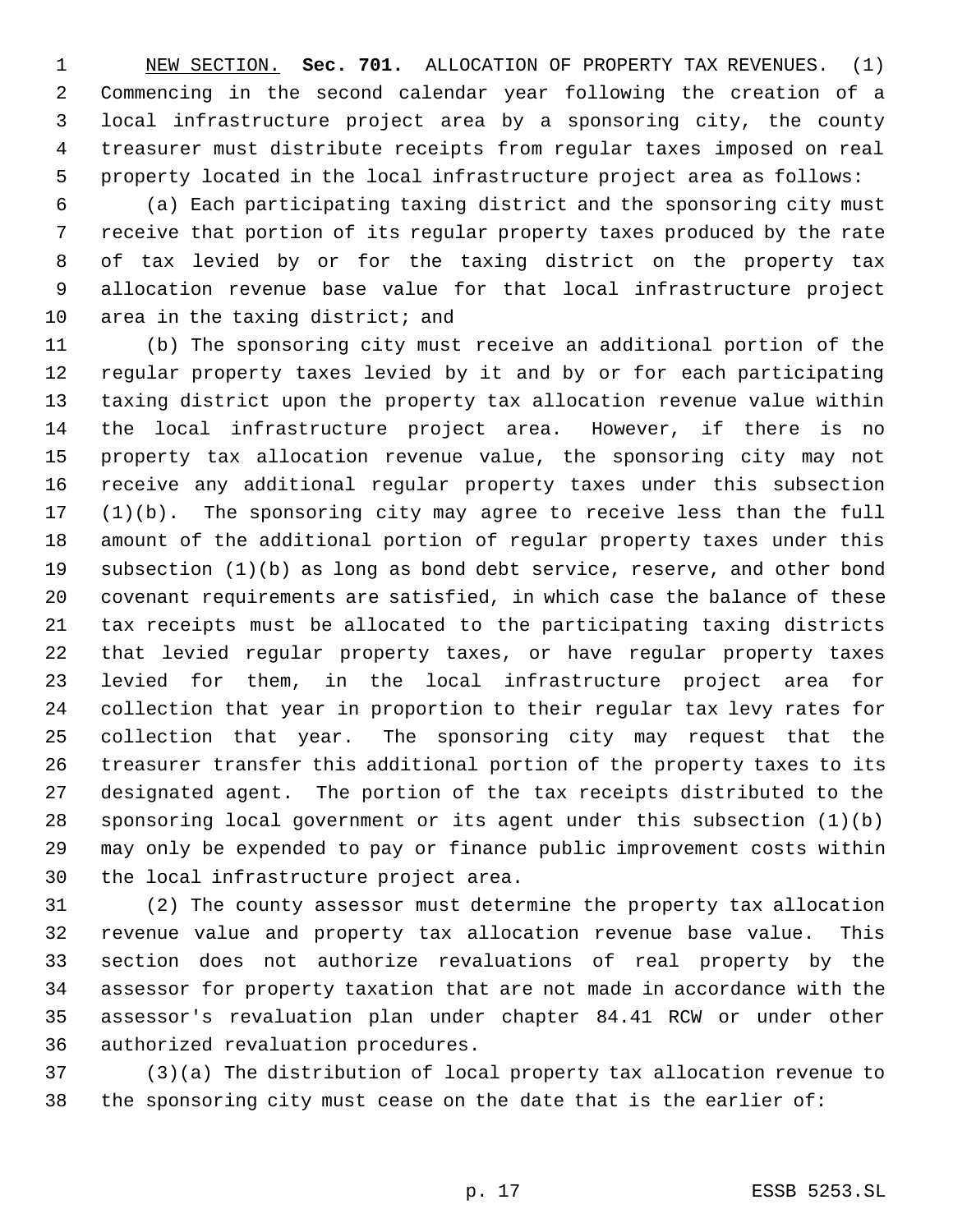(i) The date when local property tax allocation revenues are no longer used or obligated to pay the costs of the public improvements; or

 (ii) The final termination date as determined under (b) of this subsection.

(b) The final termination date is determined as follows:

 (i) Except as provided otherwise in this subsection (3)(b), if the sponsoring city certifies to the county treasurer that the local property tax threshold level 1 is met, the final termination date is ten years after the date of the first distribution of local property tax allocation revenues under subsection (1) of this section;

 (ii) If the sponsoring city certifies to the county treasurer that the local property tax threshold level 2 is met at least six months prior to the final termination date under (b)(i) of this subsection (3), the final termination date is fifteen years after the date of the first distribution of local property tax allocation revenues under subsection (1) of this section;

 (iii) If the sponsoring city certifies to the county treasurer that the local property tax threshold level 3 is met at least six months prior to the final termination date under (b)(ii) of this subsection (3), the final termination date is twenty years after the date of the first distribution of local property tax allocation revenues under subsection (1) of this section;

 (iv) If the sponsoring city certifies to the county treasurer that the local property tax threshold level 4 is met at least six months prior to the final termination date under (b)(iii) of this subsection (3), the final termination date is twenty-five years after the date of the first distribution of local property tax allocation revenues under subsection (1) of this section.

(4) For purposes of this section:

 (a) The "local property tax threshold level 1" is met when the sponsoring city has either:

 (i) Issued building permits for development within the local infrastructure project area that, on an aggregate basis, uses at least twenty-five percent of the sponsoring city specified portion; or

 (ii) Acquired transferable development rights equal to at least twenty-five percent of the sponsoring city specified portion for use in the local infrastructure project area or for extinguishment.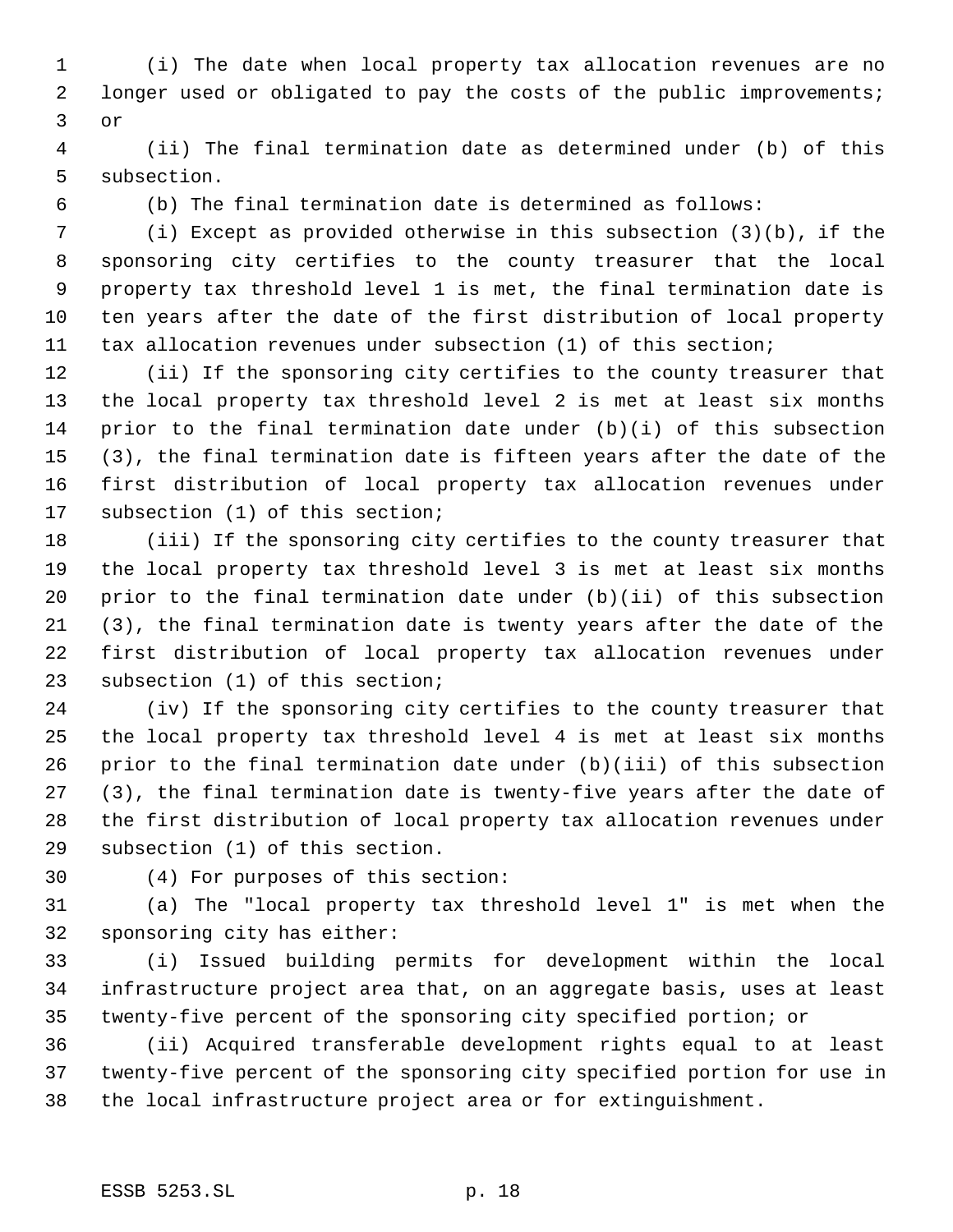(b) The "local property tax threshold level 2" is met when the sponsoring city has either:

 (i) Issued building permits for development within the local infrastructure project area that, on an aggregate basis, uses at least fifty percent of the sponsoring city specified portion; or

 (ii) Acquired transferable development rights equal to at least fifty percent of the sponsoring city specified portion for use in the local infrastructure project area or for extinguishment.

 (c) The "local property tax threshold level 3" is met when the sponsoring city has either:

 (i) Issued building permits for development within the local infrastructure project area that, on an aggregate basis, uses at least seventy-five percent of the sponsoring city specified portion; or

 (ii) Acquired transferable development rights equal to at least seventy-five percent of the sponsoring city specified portion for use in the local infrastructure project area or for extinguishment.

 (d) The "local property tax threshold level 4" is met when the sponsoring city has either:

 (i) Issued building permits for development within the local infrastructure project area that, on an aggregate basis, uses at least one hundred percent of the sponsoring city specified portion; or

 (ii) Acquired transferable development rights equal to at least one hundred percent of the sponsoring city specified portion for use in the local infrastructure project area or for extinguishment.

 (5) Any excess local property tax allocation revenues, and earnings on the revenues, remaining at the time the distribution of local property tax allocation revenue terminates must be returned to the county treasurer and distributed to the participating taxing districts that imposed regular property taxes, or had regular property taxes imposed for it, in the local infrastructure project area for collection that year, in proportion to the rates of their regular property tax levies for collection that year.

 (6) The allocation to local infrastructure project financing of that portion of the sponsoring city's and each participating taxing district's regular property taxes levied upon the property tax allocation revenue value within that local infrastructure project area is declared to be a public purpose of and benefit to the sponsoring city and each participating taxing district.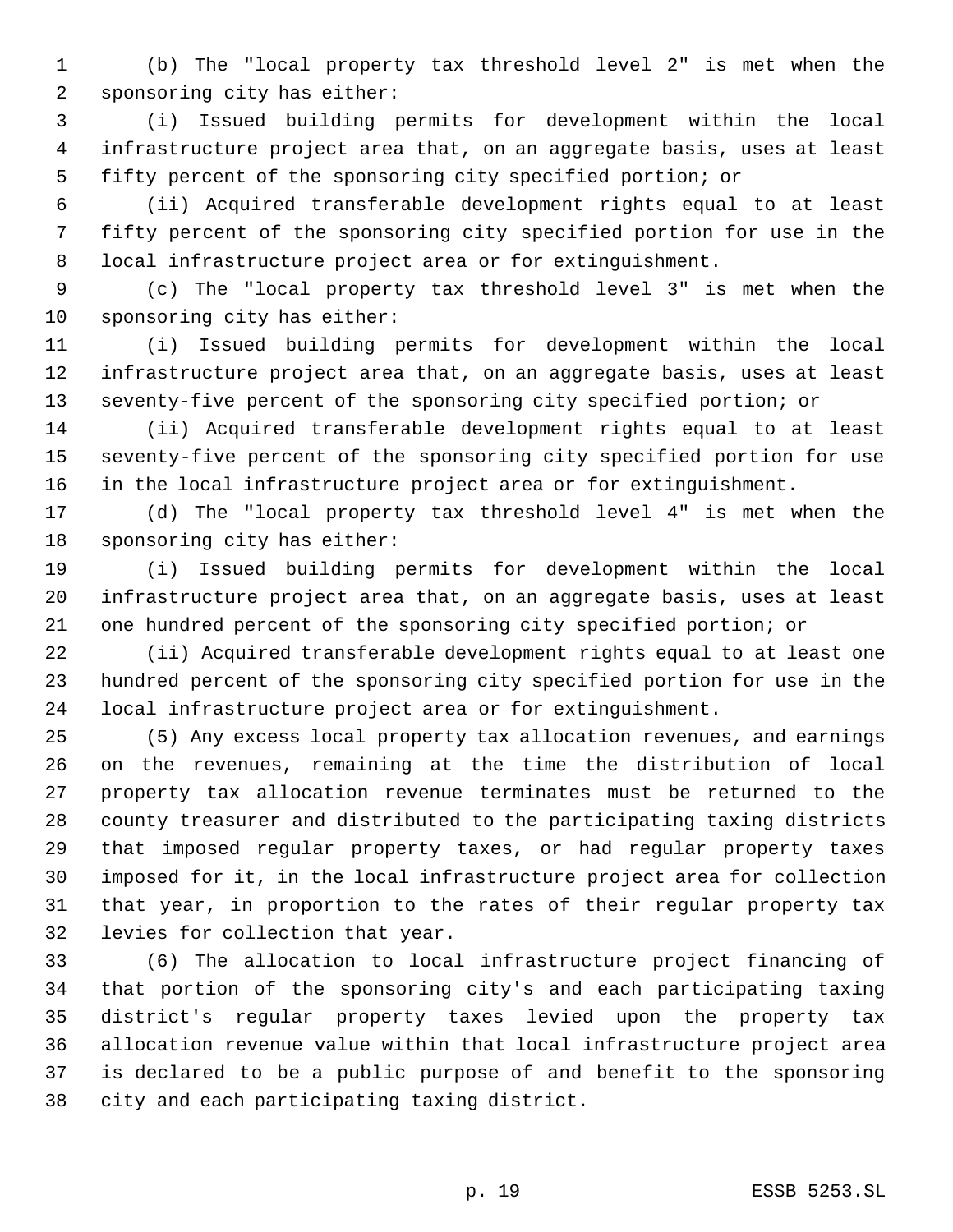(7) The distribution of local property tax allocation revenues under this section may not affect or be deemed to affect the rate of taxes levied by or within any sponsoring local government and participating taxing district or the consistency of any such levies with the uniformity requirement of Article VII, section 1 of the state Constitution.

**PART VIII**

| v<br>I |
|--------|

# **GROWTH MANAGEMENT ACT COMPREHENSIVE PLAN OPTIONAL ELEMENTS**

 **Sec. 801.** RCW 36.70A.080 and 1990 1st ex.s. c 17 s 8 are each amended to read as follows:

 (1) A comprehensive plan may include additional elements, items, or studies dealing with other subjects relating to the physical development within its jurisdiction, including, but not limited to:

(a) Conservation;

- (b) Solar energy; and
- (c) Recreation.

 (2) A comprehensive plan may include, where appropriate, subarea plans, each of which is consistent with the comprehensive plan.

20 (3)(a) Cities that qualify as a receiving city may adopt a comprehensive plan element and associated development regulations that apply within receiving areas under chapter 39.--- RCW (the new chapter created in section 903 of this act).

 (b) For purposes of this subsection, the terms "receiving city" and 25 "receiving area" have the same meanings as provided in section 201 of 26 this act.

# **PART IX**

## **MISCELLANEOUS**

 NEW SECTION. **Sec. 901.** ADMINISTRATION BY THE DEPARTMENT OF COMMERCE. The department of commerce may adopt any rules under chapter 34.05 RCW it considers necessary for the administration of this chapter.